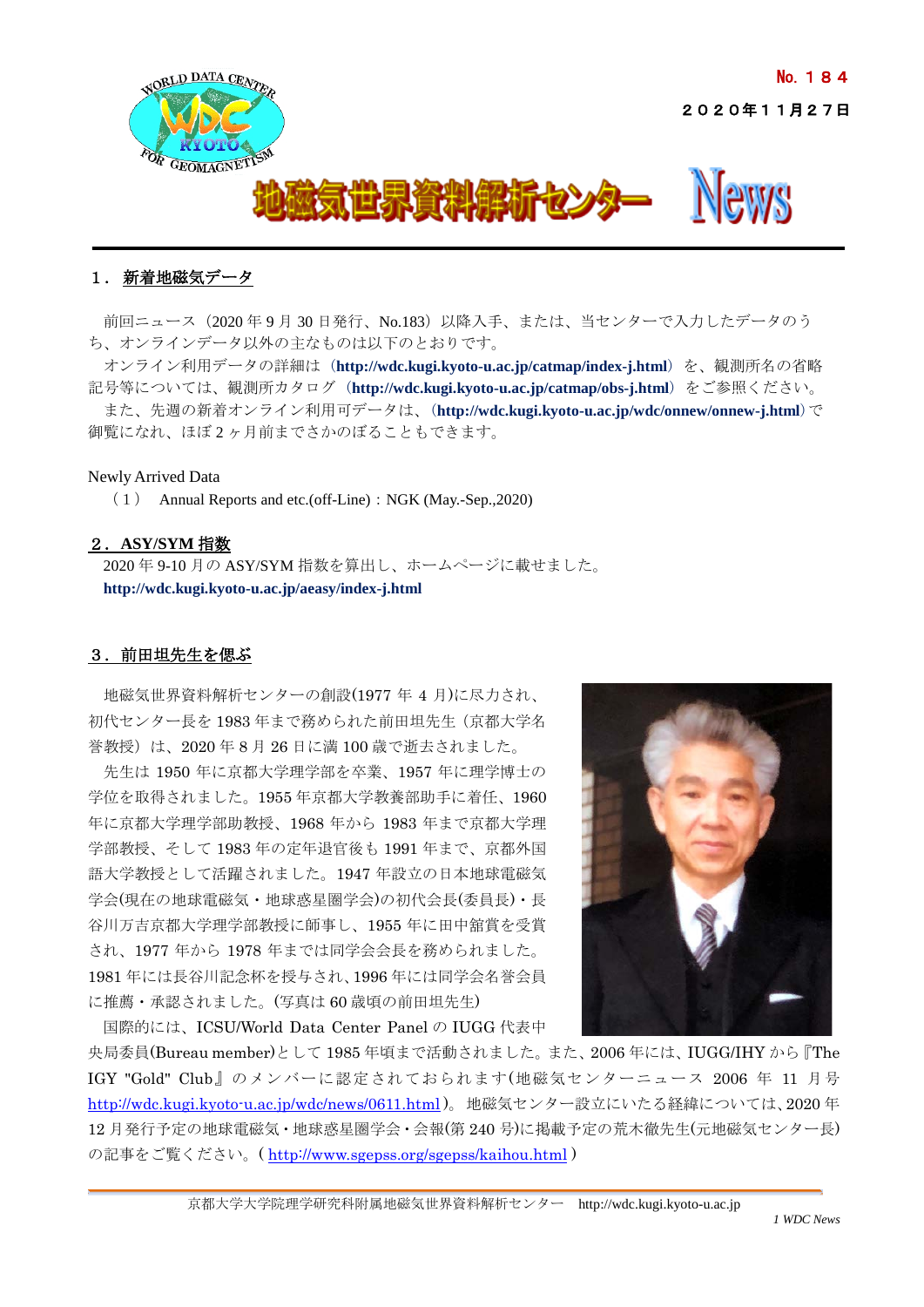先生の主たるご専門は、(1)超高層の風(潮汐風)に起因する電離層ダイナモ過程および、電離圏の電場が電離 圏 F 層や磁気圏のプラズマに及ぼす影響の理論的・解析的研究、(2) 磁気嵐など太陽活動に起因する現象を研 究対象とする太陽地球系物理学でした。研究手法も、地磁気の観測、地磁気データの解析、地磁気日変化の現 象を用いて、当時は測定が困難であった電離圏の風系を求める逆問題、これらの研究の基礎的パラメータであ る電離圏の電気伝導度の計算など多彩で、研究成果は 80 篇以上の学術論文として出版されました。幅広い研 究内容と、それをめぐる共同研究者および指導学生との繋がりを示す前田先生の出版物リストをこの記事に 添付させていただきます。また、地球物理学教室の教授であり、地磁気センターのセンター長も兼ねる超多忙 な時間を割いて、本も執筆されました。「太陽地球環境の物理学」(共立出版, 1982)は、この分野の入門書ある いは教科書として現在でもよく使われています。当時新しく生まれ変わりつつあった生物学にも興味を持た れ、1985 年には、「生物は磁気を感じるか – 磁気生物学への招待」(講談社 Blue Backs)を、1989 年には「自 然科学への招待 – 宇宙・物質・生命の科学」(培風館)を執筆されました。1960 年代以降のロケットや人工衛 星およびレーダーなどを駆使した地球周辺空間(ジオスペース)の観測、1990 年代以降の生命科学と宇宙科学 の劇的な発展と、先生がこれらの研究論文や本を書かれた年代を考えると、常に最先端のトピックスに興味を 持ち、自ら研究を実施するとともに、停年退職後も幅広く世界の研究成果を集めて本としてまとめ、学生や一 般社会への普及に務めてこられたことがわかります。学生時代から公私とも大変お世話になりました前田先 生には深く感謝しますとともに、ご冥福をお祈りいたします。

(家森 俊彦)





<写真1:<sup>1958</sup> <sup>年</sup> <sup>4</sup> 月喜界島日食観測時の前田坦先生> <写真2:同左・後列右端が前田坦先生 (AI によるカラー写真化)<sup>&</sup>gt;

### 前田坦先生の出版物リスト

#### 書籍

- 1. 「宇宙電磁力学」 (ピディントン著, 前田坦訳, 吉岡書店, 1973)
- 2. 「太陽地球環境の物理学」 (前田坦著, 共立出版, 1982)
- 3. 「生物は磁気を感じるか 磁気生物学への招待」 (前田坦著, 講談社 Blue Backs, 1985) - 3. 「生物は磁気を感じるか - 磁気生物学への招待」 (前田坦著,講談社 Blue Backs, 1985)<br>4. 「自然科学への招待 - 宇宙・物質・生命の科学」 (前田坦著,培風館,1989)<br>5. 「たのしく学べる数理科学」 (前田坦著,啓文社,1992)
- 4. 「自然科学への招待 宇宙・物質・生命の科学」 (前田坦著, 培風館, 1989)
- 

#### 学術論文

- 1. M. Ota, S. Matsushita and H. Maeda, Observations of Geomagnetic Variations at Aso and Yamagawa (Kyushu) during the Solar Eclipse of September 12, 1950, Report of the Geophysical Institute, Kyoto University (1950).
- 2. M. Hasegawa and H. Maeda, A Suggestion for the Electric Conductivity of the Upper Atmosphere from an Analysis of Diurnal Variations of Terrestrial Magnetism (II), Rept. Ionosph. Res. Japan, **5**, 167-178 (1951).
- 3. H. Maeda, A Suggestion for the Electric Conductivity of the Upper Atmosphere from an Analysis of Diurnal Variations of Terrestrial Magnetism II (Supplement), Rept. Ionosph. Res. Japan, **6**, 155-158 (1952).
- 4. H. Maeda, On the Residual Part of the Geomagnetic Sq-Field in the Middle and Lower Latitudes during the International Polar Year, 1932-33, J. Geomag. Geoelect., **5**, 39-51 (1953).
- 5. H. Maeda, An Average Equator for the Geomagnetic Sq-Field, J. Geomag. Geoelect., **5**, 52-57 (1953).
- 6. H. Maeda, The Vertical Distribution of Electrical Conductivity in the Upper Atmosphere, J. Geomag. Geoelect., **5**, 94- 104 (1953).
- 7. M. Hirano and H. Maeda, Geomagnetic Distortion of the F2 Region on the Magnetic Equator, J. Geomag. Geoelect., **6**, 127-144 (1954).
- 8. H. Maeda, Researches on the Geomagnetic Distortion in the Ionosphere. Part I. Observed Facts of the Geomagnetic Distortion in the Ionosphere, Rept. Ionosph. Res. Japan, **9**, 60-70 (1955).
- 9. M. Hirano and H. Maeda, Researches on the Geomagnetic Distortion in the Ionosphere. Part III. Characteristics of the F2 Layer on the Magnetic Equator, Rept. Ionosph. Res. Japan, **9**, 86-94 (1955).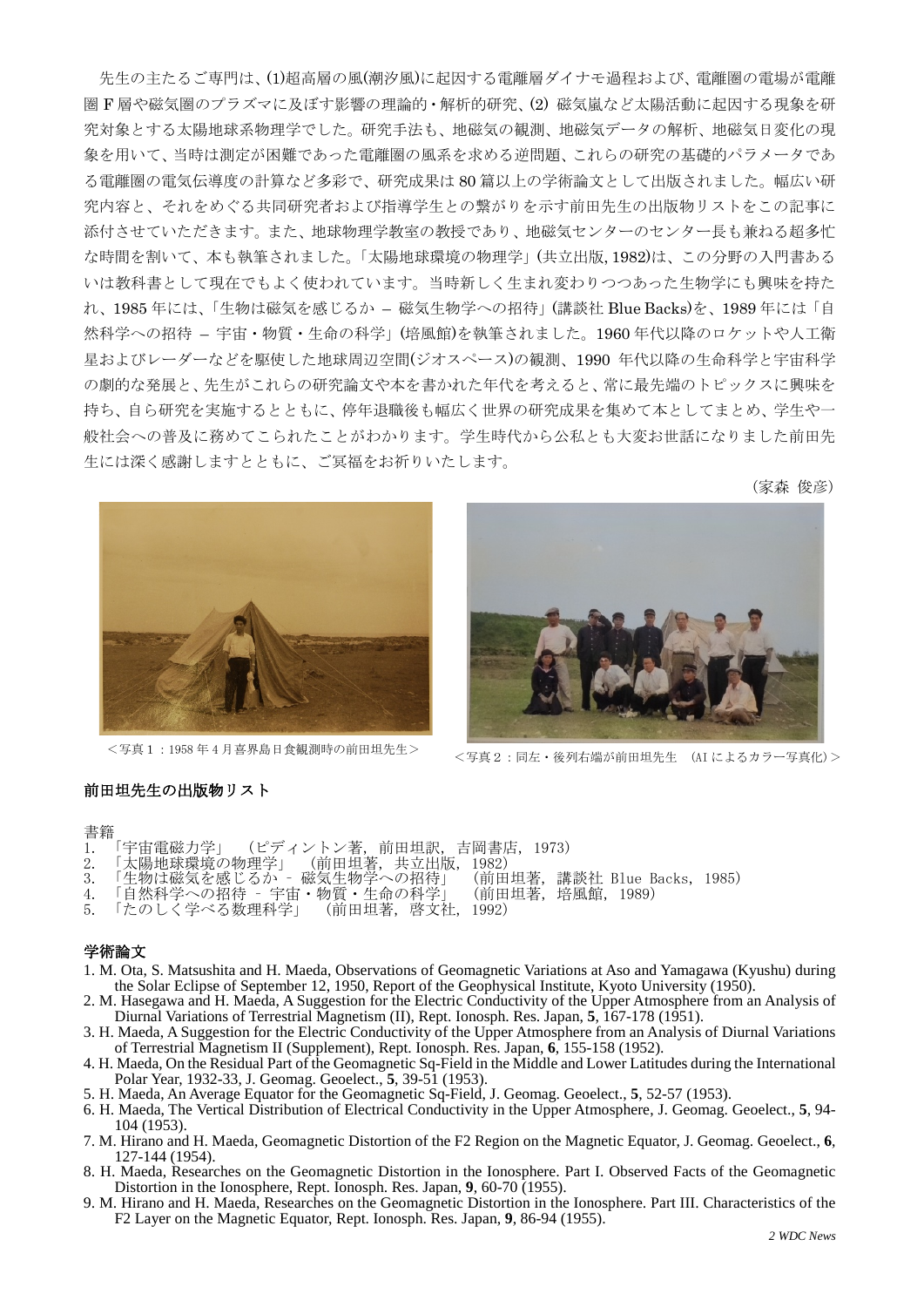- 10. M. Hirano amd H. Maeda, Geomagnetic Distortion of the F2 Region on the Magnetic Equator, J. Geophys. Res., **60**, 241-255 (1955).
- 11. H. Maeda, On the Disturbance Daily Variations and the Lunar Daily variations in the F2 Region of the Ionosphere on the Magnetic Equator, J. Geomag. Geoelect., **7**, 75-85 (1955).
- 12. M. Ota, H. Maeda, M. Yasuhara and S. Hashizume, Report of Observations of Geomagnetic Variations at Aso and Naze (Amami-Oshima) during the Solar Eclipse of June 20th, 1955, J. Geomag. Geoelect., **7**, 86-90 (1955).
- 13. H. Maeda, Daily variations of the Electrical Conductivity of the Upper Atmosphere as Deduced from the Daily Variations of Geomagnetism,Part I. Equatorial Zone, Rept. Ionosph. Res. Japan, **9**, 148-165 (1955).
- 14. H. Maeda, Horizontal Wind Systems in the Ionospheric E Region Deduced from the Dynamo Theory of the Geomagnetic Sq Variations, Part I. Non-rotating Earth, J. Geomag. Geoelect., **7**,121-132 (1955).
- 15. H. Maeda, Daily variations of the Electrical Conductivity of the Upper Atmosphere as Deduced from the Daily Variations of Geomagnetism. Part II. Non-equatorial Regions, Rept. Ionosph. Res. Japan, **10**, 49-68 (1956).
- 16. H. Maeda, Horizontal Wind Systems in the Ionospheric E Region Deduced from the Dynamo Theory of the Geomagnetic Sq Variation. Part III, J. Geomag. Geoelect., **9**, 86-93 (1957).
- 17. H. Maeda, Wind Systems for the Geomagnetic Sd Field, J. Geomag. Geoelect., **9**, 119-121 (1957).
- 18. H. Maeda, On the Geomagnetic Sd Field, J. Geomag. Geoelect., **10**, 66-68 (1959).
- 19. M. Ota, I. Okamoto, M. Yasuhara, S. Fukushima and H. Maeda, Provisional Report of Observations of Geomagnetic Variations at Aso and Kikai (Amami Island) during the Solar Eclipse of April 19th, 1958, J. Geomag. Geoelect., **10**, 131-134 (1959).
- 20. H. Maeda, Horizontal Winds and Ionization Drifts in the Ionosphere, Rept. Ionosph. Space Res. Japan, **13**, 79-90 (1959).
- 21. H. Maeda, Geomagnetic Disturbances Due to Nuclear Explosion, J. Geophys. Res., **64**, 863-864 (1959).
- 22. H. Maeda, Geomagnetic Distortion of the F2 Region on the Magnetic-Equator (II), J. Geomag. Geoelect., **11**, 1-5 (1959).
- 23. H. Maeda, Geophysical Effects Associated with the High-Altitude Nuclear Explosion. Part I. Geomagnetic Disturbances, J. Geomag. Geoelect., **11**, 42-47 (1959).
- 24. M. Hirano, H. Maeda and S. Kato, Wind Systems and Drift Motions in the Ionosphere Deduced from the Dynamo Theory, J. Atmosph. Terr. Phys., **15**, 146-150 (1959).
- 25. H. Maeda and M. Yamamoto, A Note on Daytime Enhancement of the Amplitude of Geomagnetic Sudden Commencements in the Equatorial Region, J. Geophys. Res., **65**, 2538-2539 (1960).
- 26. H. Maeda and M. Yamamoto, Daytime Enhancement of the Amplitude of Geomagnetic Sudden Impulses in the Equatorial Region, J. Atmosph. Terr. Phys., **19**, 284-287 (1960), also Rept. Ionosph. Space Res. Japan, **14**, 443-444  $(1960)$ .
- 27. H. Maeda and T. Ondoh, Evidence of Quasi-Perpendicular Propagation of Hydromagnetic Waves caused by Nuclear Explosions over Johnston Island, Nature, **188**, 1018-1019 (1960).
- 28. M. Yamamoto and H. Maeda, The Simultaneity of Geomagnetic Sudden Impulses. J. Atmosph. Terr. Phys., **20**, 212- 215 (1961).
- 29. K. Sakurai and H. Maeda, A Relation between Solar Radio Emission and Low Energy Solar Cosmic Rays, J. Geophys. Res., **66**, 1966-1969 (1961).
- 30. M. Yasuhara and H. Maeda, Geomagnetic Crochet of 15 November 1960, J. Atmosph. Terr. Phys., **21**, 289-293 (1961).
- 31. H. Maeda, K. Sakurai, T. Ondoh and M. Yamamoto, Solar-Terrestrial Relationships during the IGY and IGC, J. Phys. Soc. Japan, **17**, Suppl. A-I, 45-49 (1962).
- 32. T. Ondoh and H. Maeda, Geomagnetic Storm Correlation between the Northern and Southern Hemispheres, J. Geomag. Geoelect., **14**, 22-32 (1962).
- 33. H. Maeda, K. Sakurai, T. Ondoh and M. Yamamoto, A Study of Solar Terrestrial Relationships during the IGY and IGC, Ann. Geophys., **18**, 305-333 (1962).
- 34. A. J. Shirgaokar and H. Maeda, Local Time Dependence of the Magnitude of Geomagnetic Storm Sudden Commencements, J. Geophys. Res., **68**, 2344-2347 (1963).
- 35. A. J. Shirgaokar, M. Yasuhara and H. Maeda, World-wide Geomagnetic Effects of the July 9, 1962, Johnston Island Nuclear Explosion, Rept. Ionosph. Space Res. Japan, **16**, 420-424 (1963).
- 36. H. Maeda, World-wide Pattern of Ionization Drifts in the Ionospheric F Region as Deduced from Geomagnetic Variations, Proc. Int. Conf. Ionosph. 1962, Inst. Phys. Soc. London, 187-190 (1963).
- 37. K. Maeda, T. Tsuda and H. Maeda, Theoretical Interpretation of the Equatorial Sporadic E Layers, Phys. Rev. Letters, **11**, 406-407 (1963).
- 38. K. Maeda, T. Tsuda and H. Maeda, Theoretical Interpretation of the Equatorial Sporadic E Layers, Rept. Ionosph. Space Res. Japan, **17**, 147-159 (1963).
- 39. H. Maeda, A. J. Shirgaokar, M. Yasuhara and S. Matsushita, On the Geomagnetic Effect of the Starfish High Altitude Nuclear Explosion, J. Geophys. Res., **69**, 917-945 (1964).
- 40. H. Maeda, Electric Fields in the Magnetosphere Associated with Daily Geomagnetic Variations and Their Effects on Trapped Particles, J. Atmosph. Terr. Phys., **26**, 1133-1138 (1964).
- 41. S. Matsushita and H. Maeda, On the Geomagnetic Solar Quiet Daily Variation Field during the IGY, J. Geophys. Res., **70**, 2535-2558 (1965).
- 42. S. Matsushita and H. Maeda, On the Geomagnetic Lunar Daily Variation Field, J. Geophys. Res., **70**, 2559-2578 (1965).
- 43. H. Maeda, A Classification of the Daily Geomagnetic Variations, J. Atmosph. Terr. Phys., **27**, 1116-1118 (1965).
- 44. H. Maeda, Note on the Ionospheric Sq Deduced Winds in Summer and in Winter, J. Atmosph. Sci., **23**, 363-365 (1966).
- 45. H. Maeda, Generalized Dynamo Mechanism in the Upper Atmosphere, J. Geomag. Geoelect., **18**, 173-182 (1966).
- 46. H. Maeda, Rocket Observations of Temperatures and Winds in the Upper Atmosphere: A Survey, Bull. Inst. Space and Aeronaut. Sci., Univ. Tokyo, **2**, 976-996 (1966).
- 47. A. Suzuki and H. Maeda, A Method for the Dynamical Study of the Underground Electrical State by a Network Observation of Geomagnetic Variations, Special Contributions, Geophys. Inst., Kyoto Univ., **No.6**, 193-200 (1966).
- 48. H. Maeda and M. Fujiwara, Lunar Ionospheric Winds Deduced from the Dynamo Theory of Geomagnetic Variations, J. Atmosph. Terr. Phys., **29**, 917-936 (1967).
- 49. H. Maeda and A. Suzuki, Preliminary Report on a Practical Method of Analysis of the Daily Geomagnetic Variations. Special Contributions, Geophys. Inst., Kyoto Univ., **No.7**, 23-27 (1967).